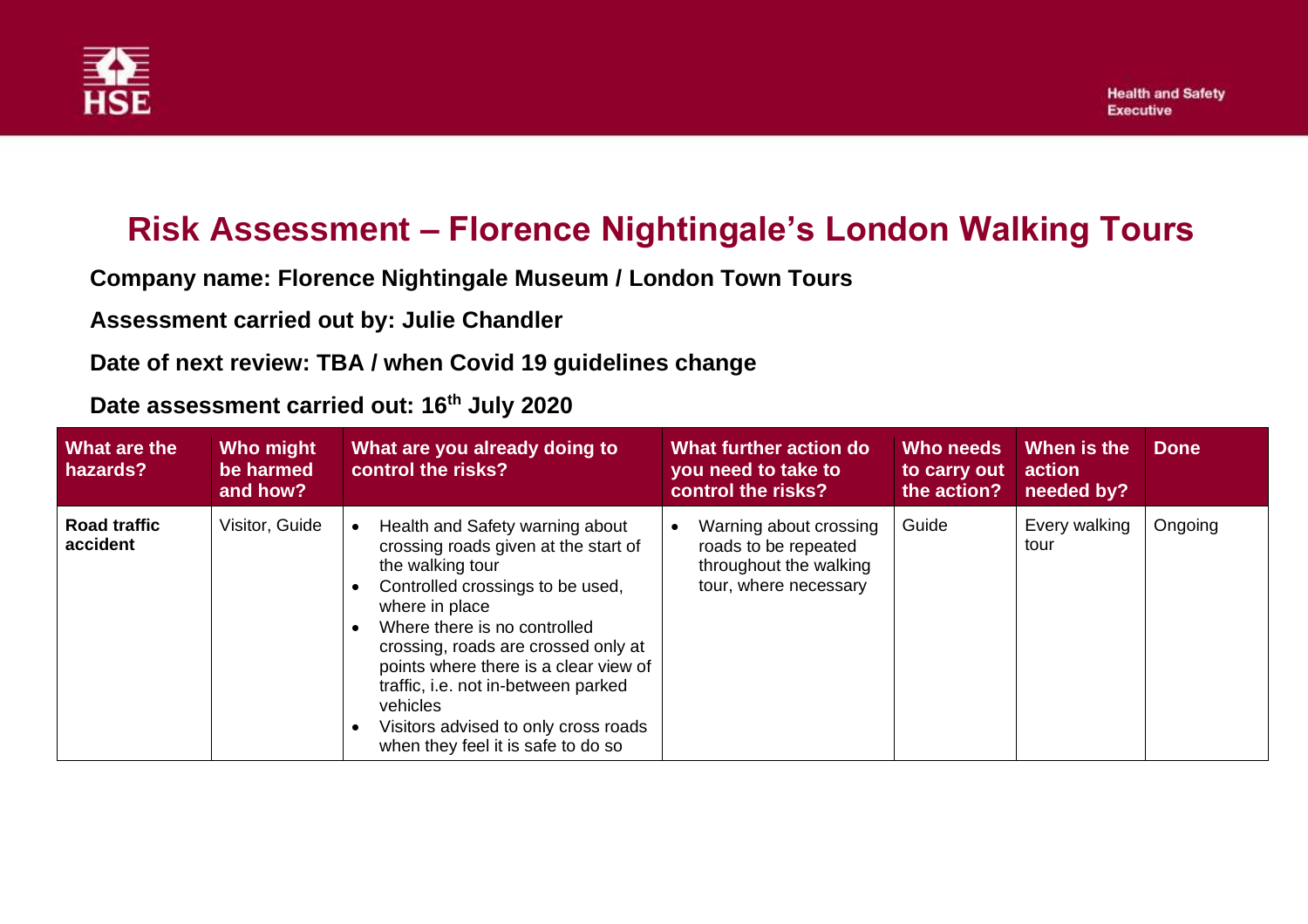

| What are the<br>hazards?                                                                                  | Who might<br>be harmed<br>and how? | What are you already doing to<br>control the risks?                                                                                                                                                                                                                                                                                                                | What further action do<br>you need to take to<br>control the risks?                                          | Who needs<br>to carry out<br>the action?     | When is the<br>action<br>needed by? | <b>Done</b> |
|-----------------------------------------------------------------------------------------------------------|------------------------------------|--------------------------------------------------------------------------------------------------------------------------------------------------------------------------------------------------------------------------------------------------------------------------------------------------------------------------------------------------------------------|--------------------------------------------------------------------------------------------------------------|----------------------------------------------|-------------------------------------|-------------|
| <b>Illness or injury</b>                                                                                  | Visitor                            | Mobile phone carried at all times to<br>$\bullet$<br>call Emergency Services, if<br>necessary<br>Aware of nearest medical facility /<br>$\bullet$<br>A&E Department to advise<br>participant accordingly<br>When necessary, visitor assisted in<br>$\bullet$<br>taking transport (e.g. hailing a taxi)<br>either to a medical facility or to their<br>home address | None                                                                                                         | Guide                                        | Every walking<br>tour               | Ongoing     |
| <b>Adverse weather</b><br>conditions (e.g.<br>torrential rain,<br>heavy snow,<br>blazing hot<br>sunshine) | Visitor, Guide                     | Group positioned in the shade or<br>$\bullet$<br>under cover, where available                                                                                                                                                                                                                                                                                      | In extreme weather<br>conditions (serious snowfall<br>etc) walking tours should be<br>cancelled or cut short | Guide /<br>Florence<br>Nightingale<br>Museum | Every walking<br>tour               | Ongoing     |
| Inability to<br>manage steps,<br>e.g. Duke of<br><b>York Steps</b>                                        | Visitor                            | Route amended to detour to avoid<br>$\bullet$<br>the steps, when necessary                                                                                                                                                                                                                                                                                         | None                                                                                                         | Guide                                        | When<br>applicable                  | Ongoing     |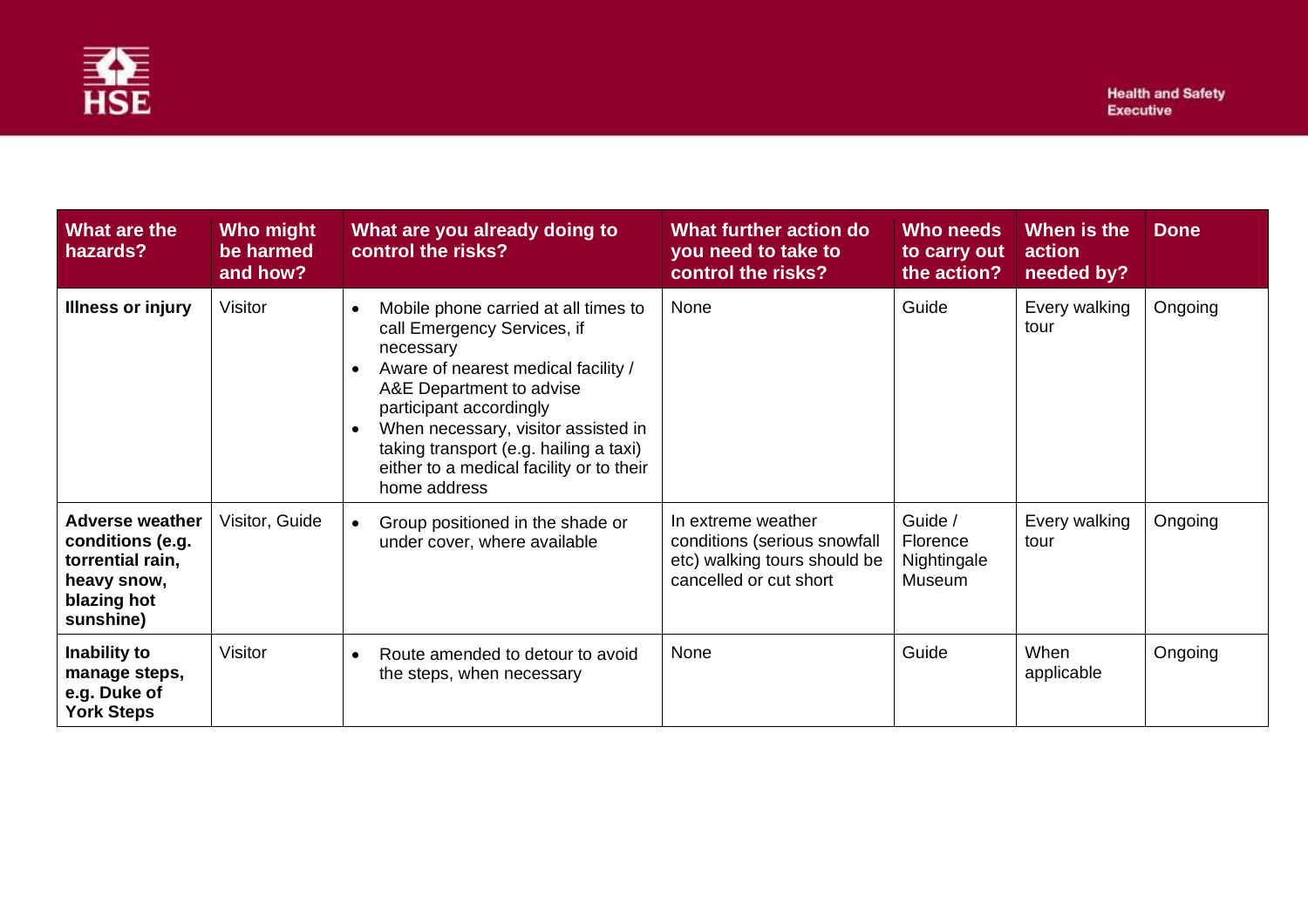

| What are the<br>hazards?                                                                                                              | Who might<br>be harmed<br>and how?      | What are you already doing to<br>control the risks?                                                                                                                                                                                                                                                                                                                                                       | What further action do<br>you need to take to<br>control the risks?    | Who needs<br>to carry out<br>the action?     | When is the<br>action<br>needed by?       | <b>Done</b> |
|---------------------------------------------------------------------------------------------------------------------------------------|-----------------------------------------|-----------------------------------------------------------------------------------------------------------------------------------------------------------------------------------------------------------------------------------------------------------------------------------------------------------------------------------------------------------------------------------------------------------|------------------------------------------------------------------------|----------------------------------------------|-------------------------------------------|-------------|
| <b>Overly loud</b><br>noise (e.g.<br>roadworks,<br>building works,<br>traffic, events)<br>which may<br>affect<br>someone's<br>hearing | Visitor, Guide                          | Each walk date checked for planned<br>$\bullet$<br>roadworks and events, e.g.<br>demonstrations, festivals<br>When unexpected loud noise<br>$\bullet$<br>occurs, the group is either moved<br>away from the area, detoured, or<br>waits for it to stop before continuing<br>the walking tour                                                                                                              | None                                                                   | Guide                                        | When<br>applicable                        | Ongoing     |
| Inability to<br>social distance,<br>in line with UK<br>Covid 19<br>guidelines                                                         | Visitor                                 | Group numbers reduced to max. 6<br>$\bullet$<br>Route reassessed to identify<br>$\bullet$<br>available space / pavement widths<br>and suitable gathering points to<br>maintain the 1 metre+ distance<br>Visitors advised prior to undertaking<br>$\bullet$<br>the walking tour that social<br>distancing of 1 metre+ with other<br>participants, including the guide, is<br>to be maintained at all times | None                                                                   | Florence<br>Nightingale<br>Museum /<br>Guide | Prior to<br>walking tours<br>recommencing | 16/7/20     |
| Inability to<br>maintain social<br>distancing of 1                                                                                    | Visitor, Guide,<br>Other<br>Pedestrians | Visitors reminded of the need for<br>$\bullet$<br>social distancing at the start of the<br>walking tour                                                                                                                                                                                                                                                                                                   | Manage group<br>$\bullet$<br>throughout the walking<br>tour and, where | Guide                                        | When<br>necessary on<br>each tour         | Ongoing     |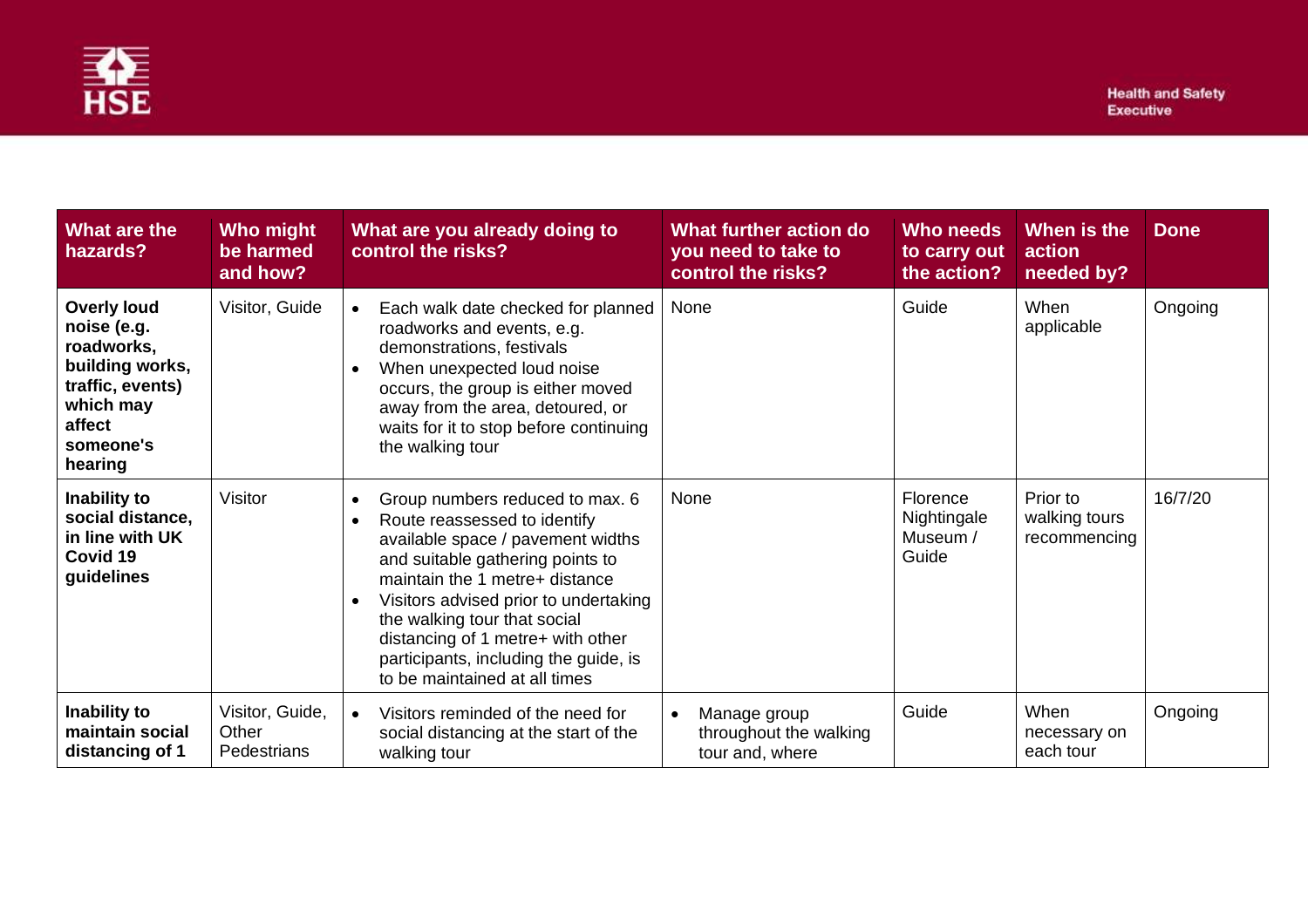

| What are the<br>hazards?                                                           | Who might<br>be harmed<br>and how? | What are you already doing to<br>control the risks?                                                                                                                                                             | What further action do<br>you need to take to<br>control the risks?                                                                                                                                                                                                  | <b>Who needs</b><br>to carry out<br>the action? | When is the<br>action<br>needed by? | <b>Done</b> |
|------------------------------------------------------------------------------------|------------------------------------|-----------------------------------------------------------------------------------------------------------------------------------------------------------------------------------------------------------------|----------------------------------------------------------------------------------------------------------------------------------------------------------------------------------------------------------------------------------------------------------------------|-------------------------------------------------|-------------------------------------|-------------|
| metre+, in line<br>with UK Covid<br>19 regulations                                 |                                    | Walking at a pace that enables the<br>$\bullet$<br>group to maintain the 1 metre+<br>distance<br>Crowded streets and areas avoided.<br>with the route changed if necessary                                      | necessary, remind<br>visitors of the need for<br>social distancing<br>Persistent breaches to<br>$\bullet$<br>result in asking the<br>offending visitor to leave<br>the walking tour<br>Amend the route, if<br>necessary, e.g. cross<br>the road to a quieter<br>spot |                                                 |                                     |             |
| <b>Spread of Covid</b><br>19 via exchange<br>of cash for<br>payment of the<br>tour | Visitor, Guide                     | All tickets to be pre-booked and<br>$\bullet$<br>paid for electronically                                                                                                                                        | None<br>$\bullet$                                                                                                                                                                                                                                                    | Florence<br>Nightingale<br>Museum               | When booking<br>the tour            | 16/7/20     |
| <b>Spread of Covid</b><br>19                                                       | Visitor, Guide                     | All participants advised to wash /<br>$\bullet$<br>sanitise hands regularly<br>All participants advised to wear face<br>coverings on public transport<br>All participants to cancel if ill prior to<br>the tour | Contact details gathered<br>from visitors to<br>implement Test and<br>Trace, where necessary                                                                                                                                                                         | Florence<br>Nightingale<br>Museum /<br>Guide    | Every walking<br>tour               | Ongoing     |